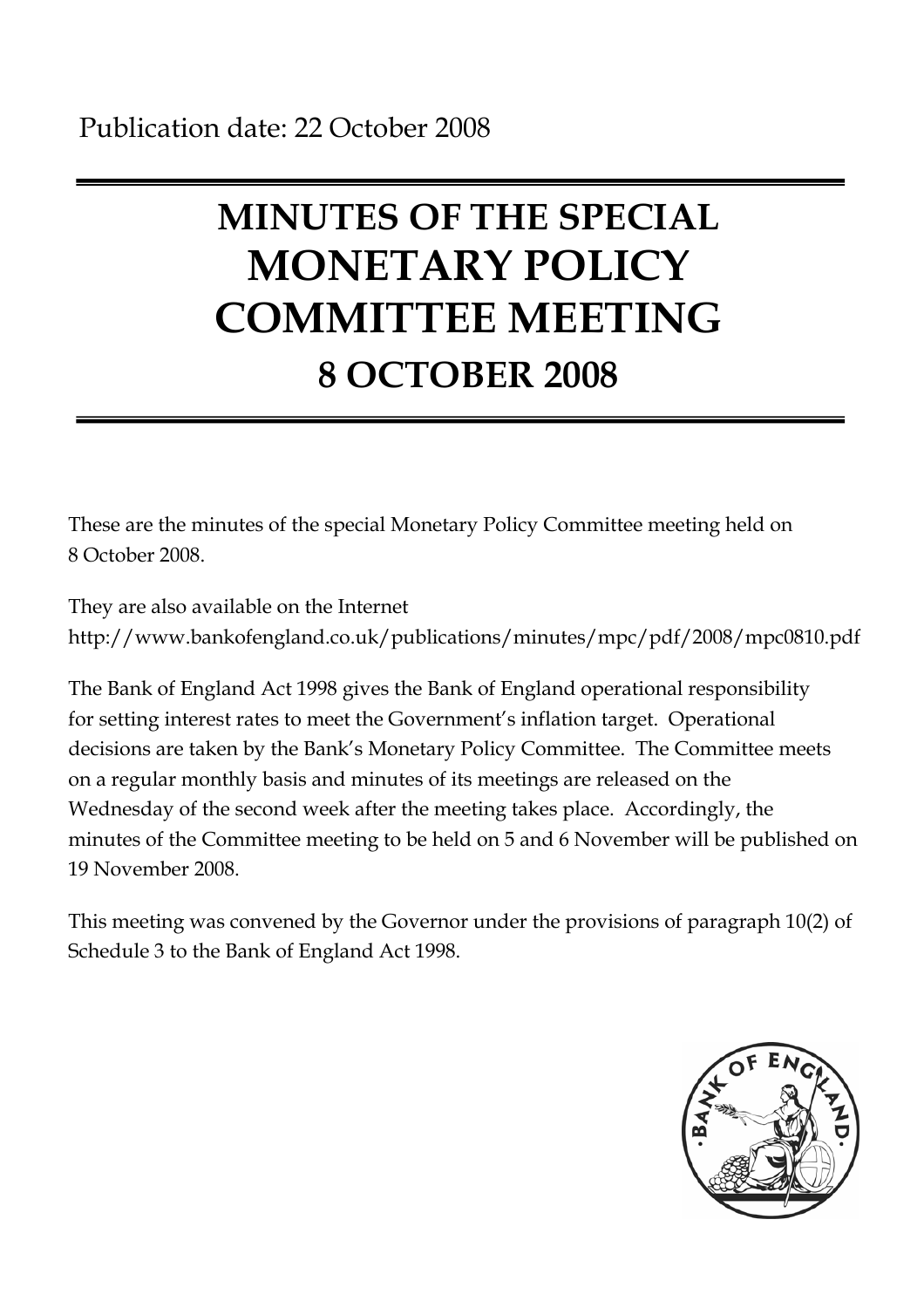# **MINUTES OF THE SPECIAL MONETARY POLICY COMMITTEE MEETING HELD ON 8 OCTOBER 2008**

1 The Governor convened a special meeting of the Monetary Policy Committee on Wednesday 8 October, under the provisions of paragraph 10(2) of Schedule 3 to the Bank of England Act 1998, to replace the meeting scheduled for later that day. The Governor invited Committee members to discuss a proposal to reduce Bank Rate by 50 basis points, as part of a co-ordinated easing in monetary policy, in conjunction with the Bank of Canada, the European Central Bank, the US Federal Reserve, Sveriges Riksbank, the Swiss National Bank and the Bank of Japan.

2 Before the meeting, Committee members had been briefed on developments since the previous meeting in financial markets; the international economy; money, credit demand and output; supply, costs and prices. The Chief Economist updated Committee members at the beginning of the meeting.

# **Financial markets**

3 Conditions in international money and credit markets had deteriorated very markedly over the past month, following a series of failures by financial institutions in the United States. As strains within the international financial system had intensified, the price of longer-term funding for banks in the United Kingdom and elsewhere had risen very sharply and its availability had declined further. The worsening outlook for financial institutions had been reflected in markedly higher credit default premia. As banks had found it harder to access term funding, interest rates on shorter-maturity instruments had increased sharply too. Sterling and dollar three-month LIBOR rates had risen to nearly 200 and 300 basis points above risk-free rates respectively. And trading had effectively ceased in many markets. Concerns about financial stability had led to increased demand for safer assets. Yields on US Treasury Bills had fallen to zero for the first time since the early 1940s. The upheaval in financial markets had resulted in further destabilisation of individual institutions, and subsequent government intervention, in the United States and across Europe.

4 A reduced appetite for risk and concerns about the impact of the tightening availability of credit, and of the economic slowdown more generally, had contributed to sharp increases in corporate bond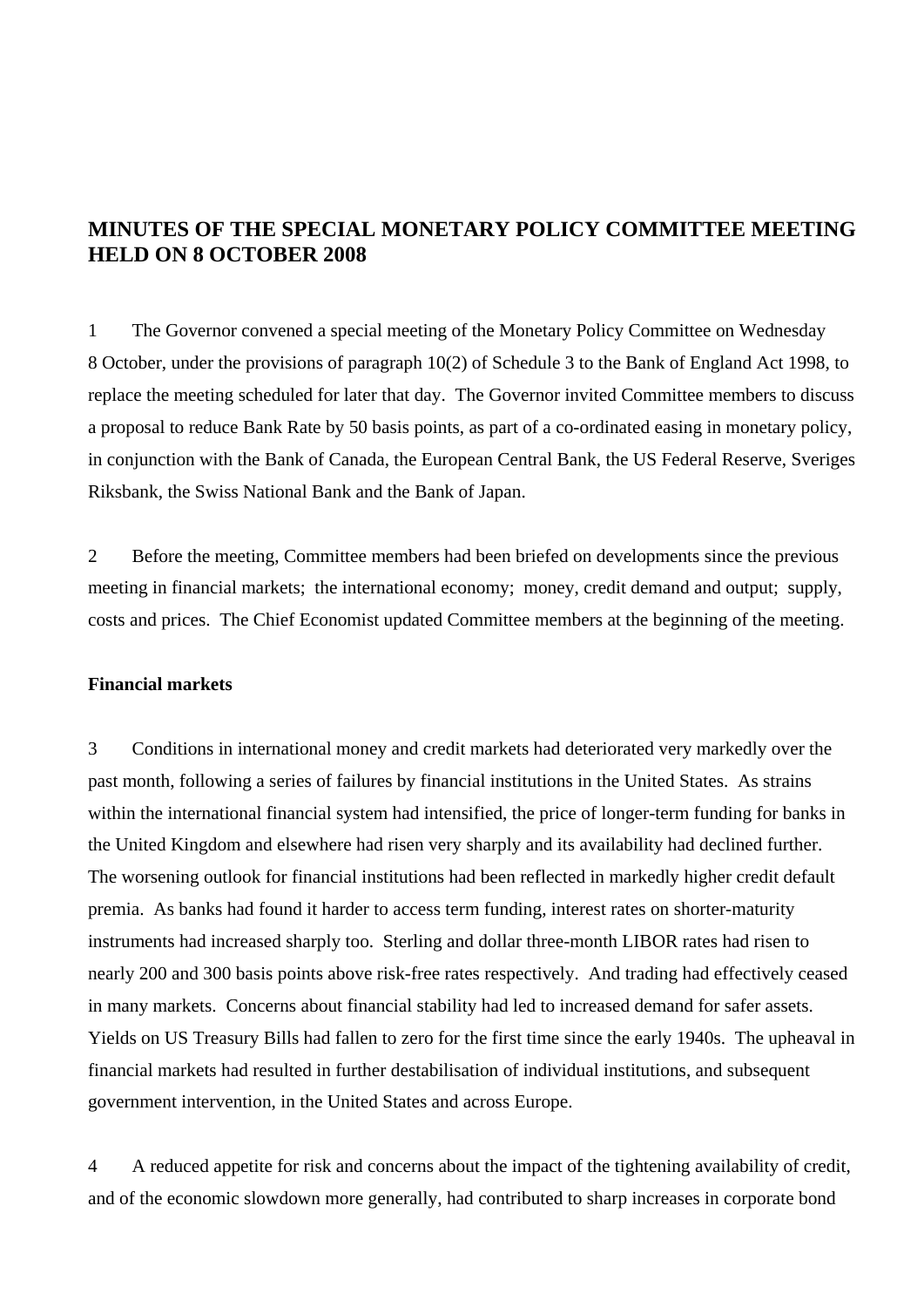spreads. Spreads on investment-grade sterling corporate bonds relative to the yield on government debt had risen to over 400 basis points, their highest levels in the past 20 years. The same factors had contributed to reductions in equity prices, in both developed and developing economies. The main equity indices in the United Kingdom, United States and euro area had fallen by about 20% in domestic currency terms since the Committee's previous meeting. Falls in equity prices were broadbased and not concentrated solely among financial institutions.

5 In response to the financial market turbulence, expectations for the path of official interest rates in the United Kingdom, United States and euro area had all declined on the month. Market participants appeared now to be pricing in a reduction of 50 basis points in Bank Rate at the Committee's October meeting, and of a further one percentage point by the middle of next year.

6 Exchange rates had been volatile. Against the dollar, sterling had fallen by around 1%, but it had risen by around 5% against the euro. In effective terms, it had risen by over 3% since the September meeting. Movements in sterling over the month did not appear to be related to changes in market interest rates.

7 That morning, the Government had announced the introduction of a programme for recapitalising a number of major UK banks, on which the Governor had briefed the Committee, which had also included further measures to provide liquidity to the banking system and to provide government guarantees on new borrowing by the banks. The announcement had led to an immediate fall in credit default premia. But it was too early to judge what the full impact of the package would be.

# **The international economy**

8 The prospects for demand growth in the United Kingdom's main export markets had deteriorated markedly over the month. This reflected both the turbulence in global financial markets and weakerthan-expected economic data.

9 The outlook for activity in the euro area had weakened. The final estimate of GDP in the second quarter of 2008 had indicated a fall of 0.2%. Expenditure data suggested that both household consumption and investment had decreased. The available indicators were also consistent with weak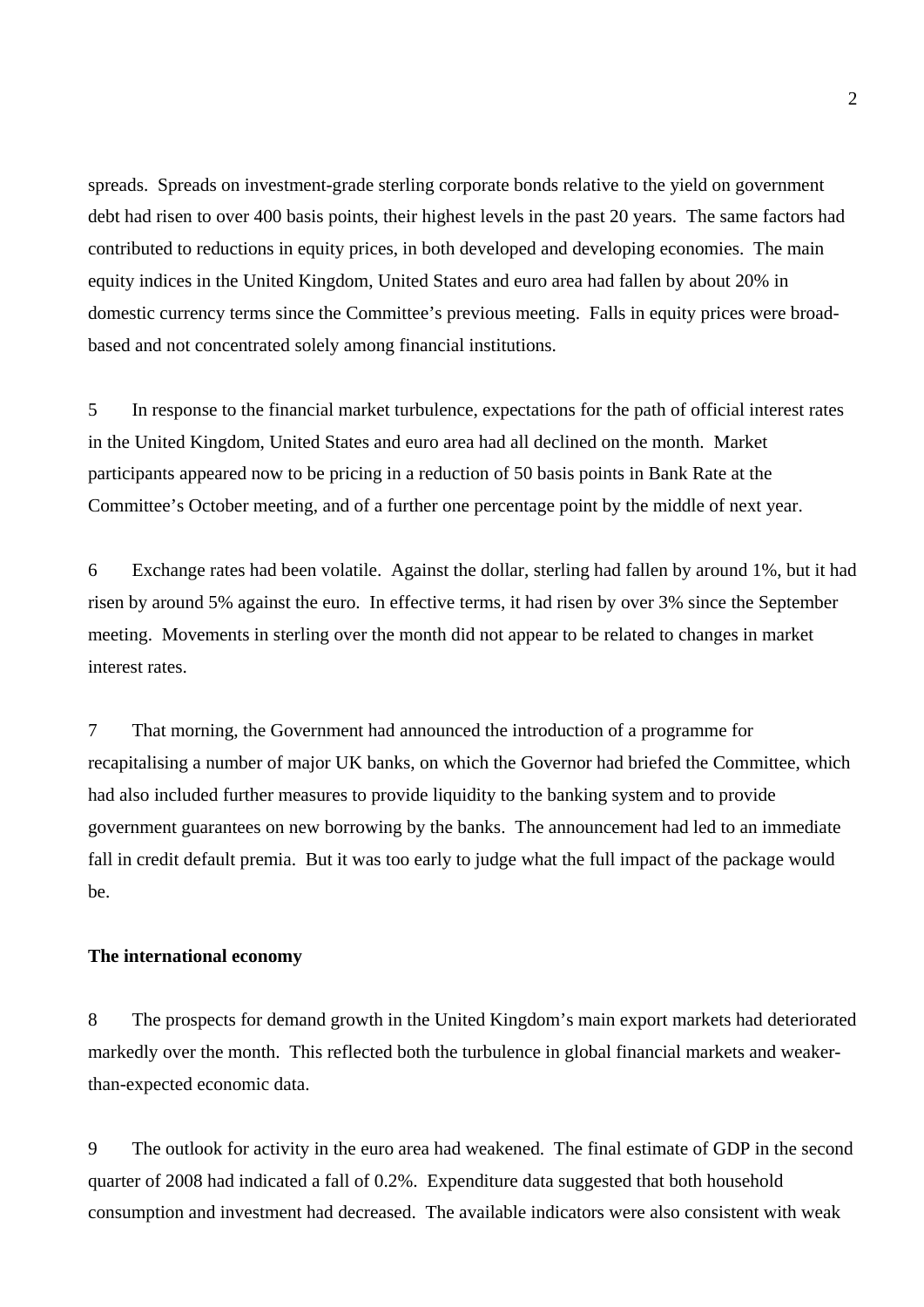output in the third quarter. Consumer price inflation had eased back further, to 3.6% in September on the flash estimate of the HICP.

10 In the United States, output measures had weakened further. Non-farm payrolls had declined by nearly 160,000 in September. Headline CPI inflation had fallen to 5.4% in August, primarily due to the contribution of lower energy prices. The twelve-month inflation rate of the personal consumption expenditures price index, excluding energy and food prices, had increased slightly.

11 The fall in Japanese GDP in the second quarter had been revised down to 0.7%, a much weaker outturn than anticipated at the time of the August *Inflation Report*. Indicators of business confidence had also softened: in the third quarter, the Tankan Survey balance had been negative for the first time in five years.

12 Commodity prices had fallen sharply over the month in response to the weaker outlook for world activity. The spot price of oil had declined by about a fifth in both sterling and dollar terms since the time of the September meeting and was a third below its peak in July in sterling terms. Non-oil commodity prices had also slipped: falls had been recorded in the prices of foods, non-food agricultural goods and metals. The Baltic Dry Index, which measured the cost of shipping dry commodities, such as iron ore, had fallen by 75% from its peak four months earlier.

### **Money, credit, demand and output**

13 As had been expected, the ONS had revised upward the level of GDP quite substantially over the past as a result of the revised treatment of financial intermediation. GDP growth over the past few years had, however, been little changed. The earlier estimate of zero GDP growth in the second quarter had not been revised.

14 The outlook for activity in the second half of 2008 had weakened markedly. Industrial production declined by 0.6% in August, reflecting reductions in both manufacturing and energy output. And the main business surveys had fallen sharply in September. The CIPS/Markit manufacturing and services output balances had declined to their lowest levels since the series began in 1991 and 1996 respectively.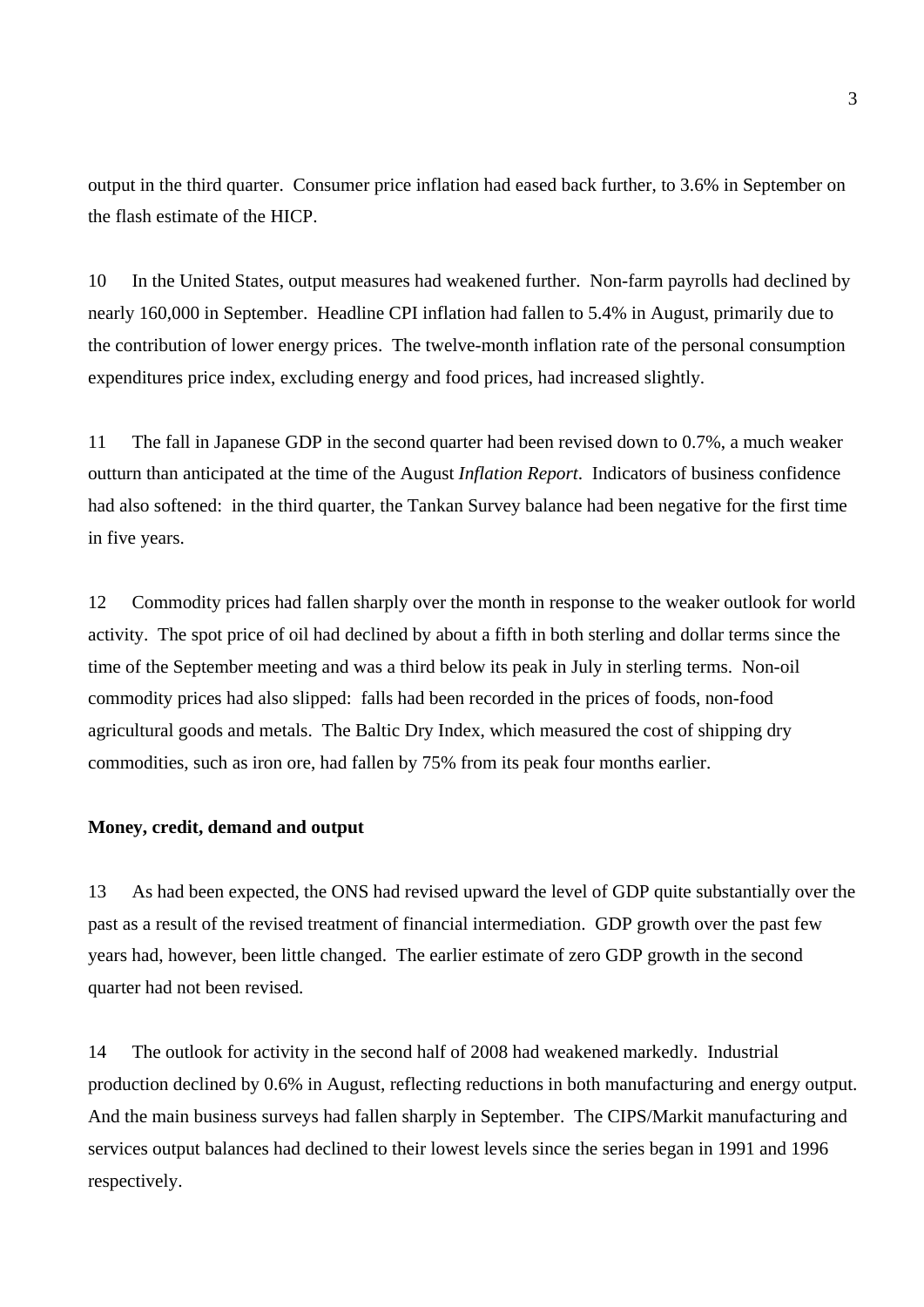15 The weakening in global demand prospects, combined with the appreciation of sterling over the past month, suggested that the outlook for net trade over coming quarters had deteriorated. Although business investment was volatile and hard to predict with any accuracy, the available evidence from a range of surveys on investment intentions and business confidence was consistent with further weakness in business investment. And indicators of household spending, including monthly retail sales data, new car registrations, surveys and reports from the Bank's regional Agents, suggested that consumption had weakened markedly in the third quarter.

16 House prices had fallen sharply again, with both the Halifax and Nationwide indices declining by around 5% during the third quarter. The number of loan approvals for house purchase slipped a little further in August. Indicators of housing market activity remained at very low levels, pointing to possible further weakness in the housing market over coming months.

17 The weaker housing market was consistent with evidence that credit conditions had continued to tighten before the most recent period of financial market turbulence. The growth rate of secured lending to individuals had slowed further in August. The reduction in the availability of credit was most pronounced among customers with higher loan-to-value ratios, while quoted mortgage rates for borrowers with 75% loan-to-value ratios or less had, on average, fallen. Reports from the Bank's regional Agents indicated that corporate credit conditions had tightened, particularly for larger firms. The renewed tensions in financial markets, combined with the increase in default rates among both households and firms expected by lenders in the Bank's *Credit Conditions Survey*, were likely to lead to a further material tightening in credit conditions for households and firms over coming months.

18 Broad money growth had continued to slow, once allowance was made for transactions within the financial sector that were unlikely to be related to spending on goods and services. The value of notes and coin in circulation was unchanged in real terms over the past twelve months. The overall picture was consistent with current monetary conditions weighing heavily on the growth of money spending.

#### **Supply, costs and prices**

19 The most recent data suggested that the labour market had weakened. According to the Labour Force Survey, the employment rate had declined in the three months to July, while unemployment had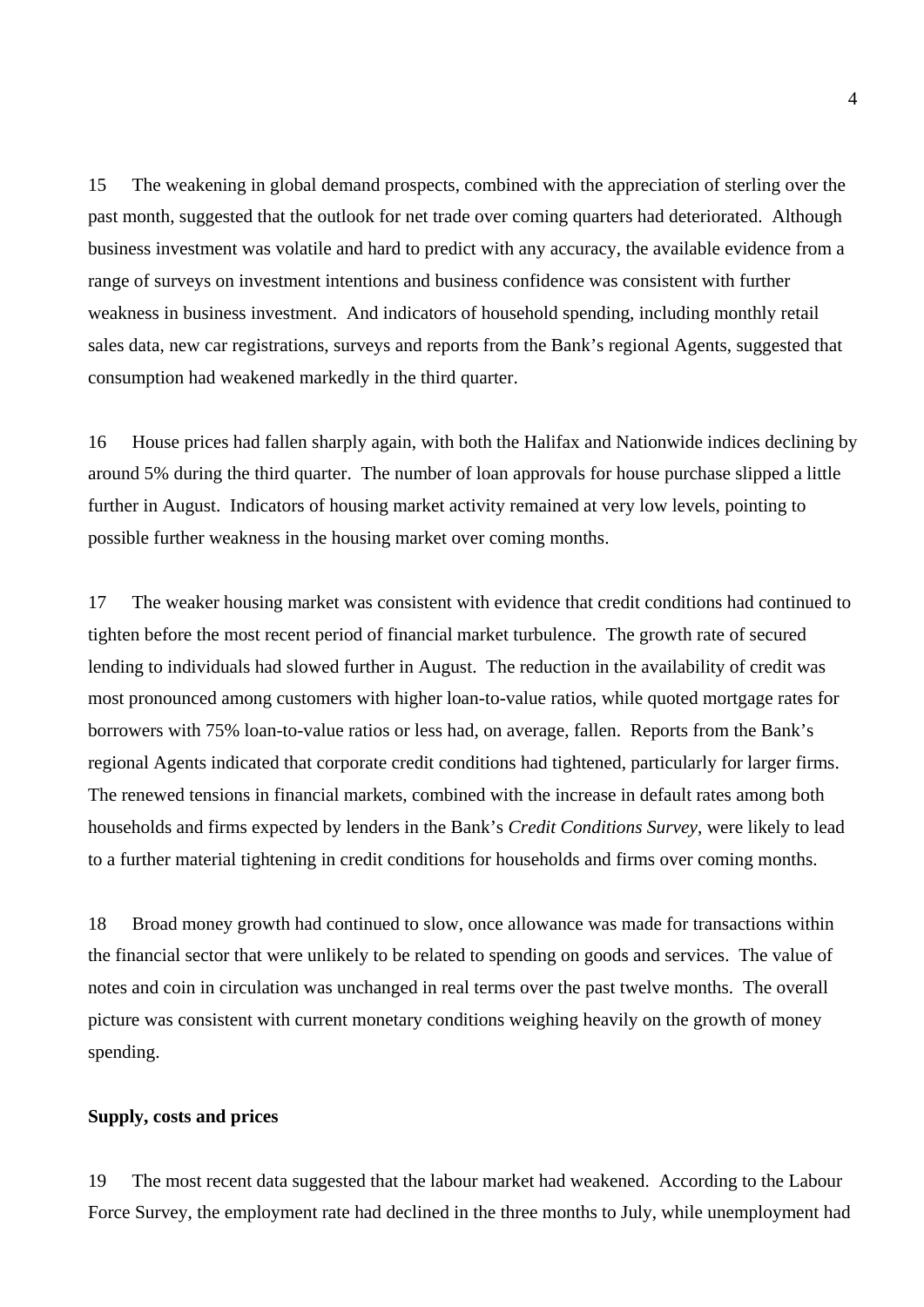risen. The Claimant Count had increased to 2.8% in August. And a range of survey-based evidence, together with reports from the Bank's regional Agents, indicated that the labour market was likely to slacken further over the coming months.

20 The three-month mean of wage settlements had ticked up slightly in August. Regular pay drift had been a little stronger than expected. The Average Earnings Index measure for twelve-month pay growth (including bonuses) had been revised up slightly in June and increased to 3.7% in July. But even so, earnings growth had continued to be subdued.

21 CPI inflation had increased by 0.3 percentage points to 4.7% in August. While sterling oil prices had fallen over the month, the future price of gas in wholesale markets was little changed. Despite the rise in the value of sterling over the past month, the exchange rate had remained about 15% below its level in July 2007, and that continued to put upwards pressure on import prices. Import price inflation of goods, excluding energy and food, had been over 6% in July. Further down the supply chain, manufacturing input and output prices had fallen slightly on the month in August, even though, over the year as a whole, the rate of increase had remained high.

22 Despite the further rise in CPI inflation, the evidence on inflation expectations was broadly unchanged. According to the Citigroup/YouGov survey, the median household's expectations for inflation over the next 5 to 10 years had risen marginally, and for the next 12 months were unchanged.

### **The immediate policy decision**

23 The Governor briefed the Committee on discussions that had taken place among a number of leading central banks about a proposal for a co-ordinated easing of monetary policy. He invited the Committee to decide whether the Bank of England should participate in this action.

24 The Committee discussed the outlook in the United Kingdom. For some time, the Committee had been balancing two main risks to CPI inflation in the medium term. On the downside, there was the risk that a sharp slowdown in the economy, associated with weak real income growth and the tightening in the supply of credit, would pull inflation materially below the 2% target for inflation. On the upside, there was a risk that a period of inflation above target this year and next would raise inflation expectations, so that inflation persisted above the target for a sustained period. The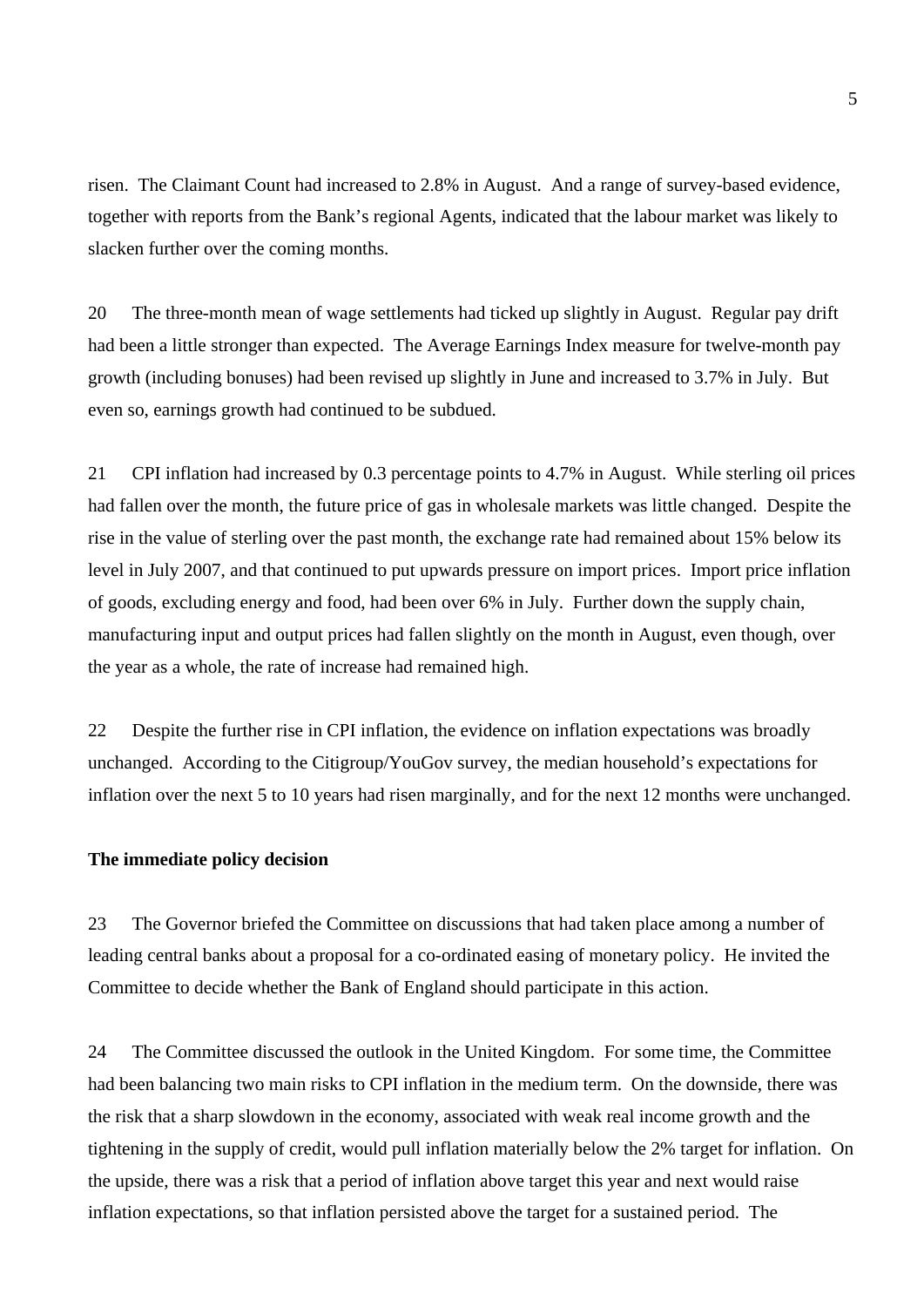Committee judged that, during the past month, the balance of risks to inflation in the medium term had shifted decisively to the downside.

25 CPI inflation had risen to 4.7% in August, reflecting increases in food and energy prices. Inflation was likely to rise further to above 5% in the next month or two, in large part as the full effects of already announced increases in the price of domestic energy were felt. But inflation was then likely to drop back, as the contribution from retail energy prices waned and the margin of spare capacity in the economy increased. Pay growth had so far remained subdued and commodity price pressures had eased, with oil prices down substantially from their mid-summer peak.

26 Conditions in international credit and money markets had deteriorated very markedly over the course of the past month. Many markets had closed. In the United Kingdom, the supply of credit to households and firms had clearly tightened further as banks sought to adjust their balance sheets. The Committee noted that cuts in official interest rates could not be expected to resolve the current problems in financial markets and that a significant increase in the capital of the banking sector would be required. The Committee therefore welcomed that morning's announcement of a Government programme to recapitalise the major UK banks.

27 Data released over the past month indicated that the outlook for economic activity in the United Kingdom had deteriorated substantially, reflecting a sharp monetary contraction. Output growth had slowed to a halt in the second quarter, business surveys pointed to further weakening during the second half of 2008, and the labour market had softened. Consumer spending growth had slowed, in part as a result of the squeeze on real incomes, while business and dwellings investment had declined. Equity prices had fallen, and the further tightening in credit conditions would also weigh down on domestic demand growth. The depreciation in sterling over the past year was likely to support net exports, but the prospects for demand growth in the United Kingdom's main export markets had worsened. The weakness in output growth at home was likely to open up a growing margin of spare capacity that would over time bear down on inflation.

28 Over the month, the risk of a sharper monetary contraction had risen, and hence of a more pronounced slowing in activity and employment than was needed to keep inflation at target in the medium term. The impact of the Government's programme to recapitalise the major UK banks on lending growth was likely to be positive. But the scale and timing of that were still highly uncertain.